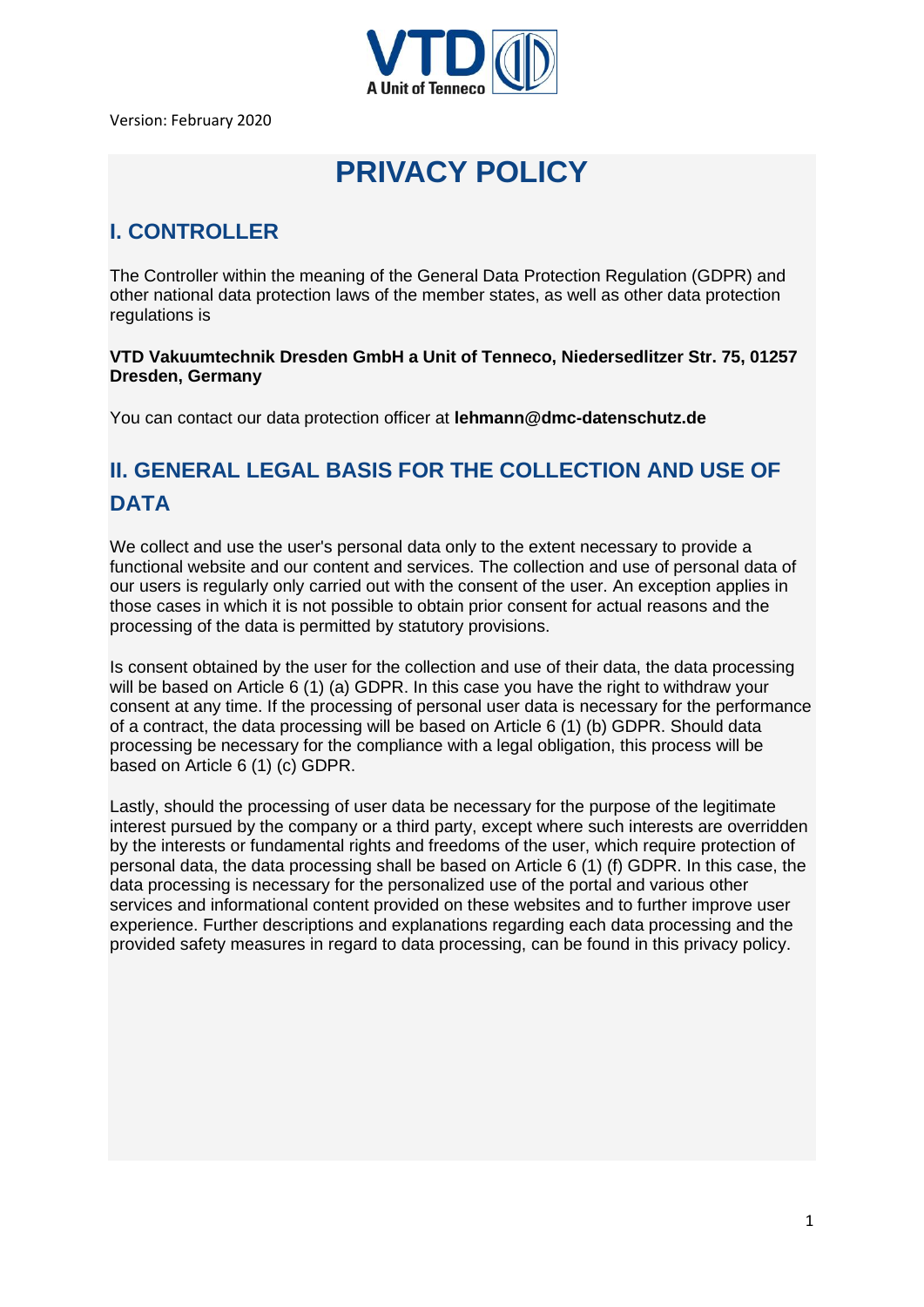

#### **III. PROVISION OF THE WEBSITE**

Every time our website is visited, our system collects data and information from the computer system of the accessing computer.

The following data is collected:

- Information about the browser type and the used version
- The user's operating system
- The IP address of the user
- Date and time of access

The legal basis for the temporary data storage is Article 6 (1) lit. f GDPR. The temporary storage of the IP address by the system is necessary to ensure that the website can be sent to the user's computer. For this purpose, the IP address of the user must remain stored for the entire period of the session. The data are deleted as soon as they are no longer required for the purpose of their collection. In the case of the collection of data for the provision of the website, this is the case when the respective session has ended.

#### **IV. USE OF COOKIES**

Our website uses cookies. Cookies are text files that are stored in the Internet browser or by the Internet browser on the user's computer system. When a user visits our website, a cookie can be stored on the user's operating system. This cookie contains a characteristic string of characters that enables the browser to be uniquely identified when the website is accessed again.

We use session cookies to make our website more user-friendly. Some elements of our website require that the accessing browser can be identified even after a web page change. (e.g. to save a user's language settings)

The legal basis for the processing of personal data using cookies is Article 6 (1) lit. f GDPR. The purpose of using technically necessary cookies is to simplify the use of websites for users. Some functions of our website cannot be offered without the use of cookies. For these it is necessary that the browser is recognized also after a page change. The user data collected by technically necessary cookies are not used to create user profiles.

Cookies are stored on the user's computer and transmitted to our site by the user. Therefore, you as a user have full control over the cookies. You can deactivate or restrict the transmission of cookies by changing the settings in your Internet browser. Cookies that have already been saved can be deleted at any time. This can also be done automatically. If cookies are deactivated for our website, it is possible that all functions of the website can no longer be used to their full extent.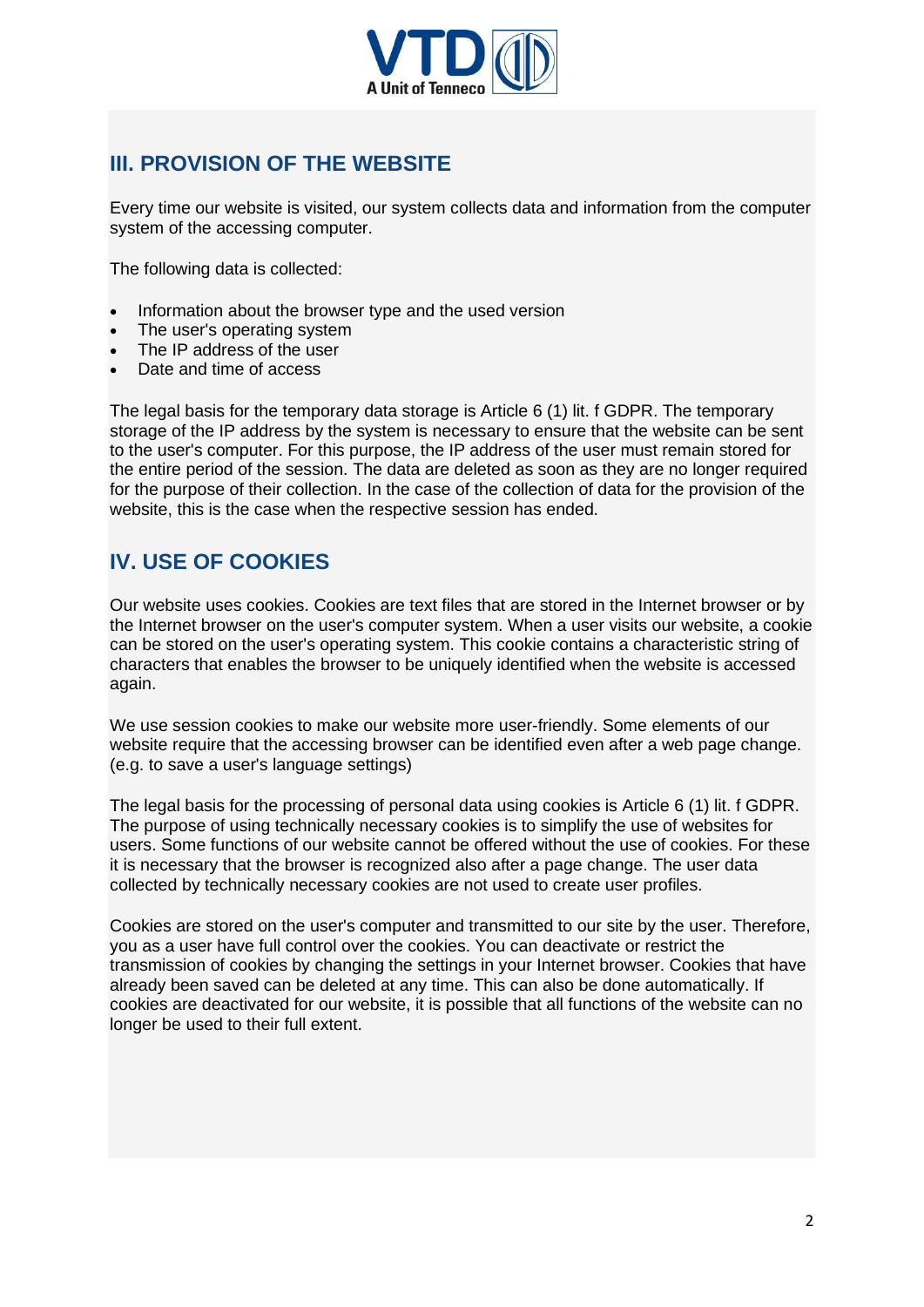

#### **V. SERVICE CONTACT FORMS AND E-MAIL CONTACT**

On our website you have the possibility to fill out a contact form. We use such contact forms to make it easier for you to contact us by sending us a message. If a user takes this opportunity, the following data will be sent to us and stored:

- First name and surname (mandatory field)
- E-mail address (required)
- Any information you enter in the "Messages" field

You can also contact us via the e-mail address provided. In this case, the personal data of the user sent with the e-mail will be stored. The data will not be passed on to third parties in this context. The data will be used exclusively for the processing of the conversation.

The legal basis for the processing of data transmitted in the course of using the contact form or sending an e-mail is Article 6 (1) lit. f GDPR. If the purpose of the e-mail contact is to conclude a contract, the additional legal basis for the processing is Art. 6 (1) lit. b GDPR.

The processing of personal data from the input mask serves us solely to process the establishment of contact. In the case of contact by e-mail, this also constitutes the necessary legitimate interest in the processing of the data. The other personal data processed during the sending process shall be used to prevent misuse of the contact form and to ensure the security of our information technology systems.

The data are deleted as soon as they are no longer required for the purpose of their collection. The additional personal data collected during the sending process will be deleted at the latest after a period **of 60 days.**

#### **VI. TECHNICAL SECURITY**

The Company is committed to protect the privacy of the user and continually updates the technical and organisational security measures to protect the data entrusted to us. These measures are intended to prevent unauthorised access, unlawful deletion or manipulation as well as accidental loss of data as best as possible.